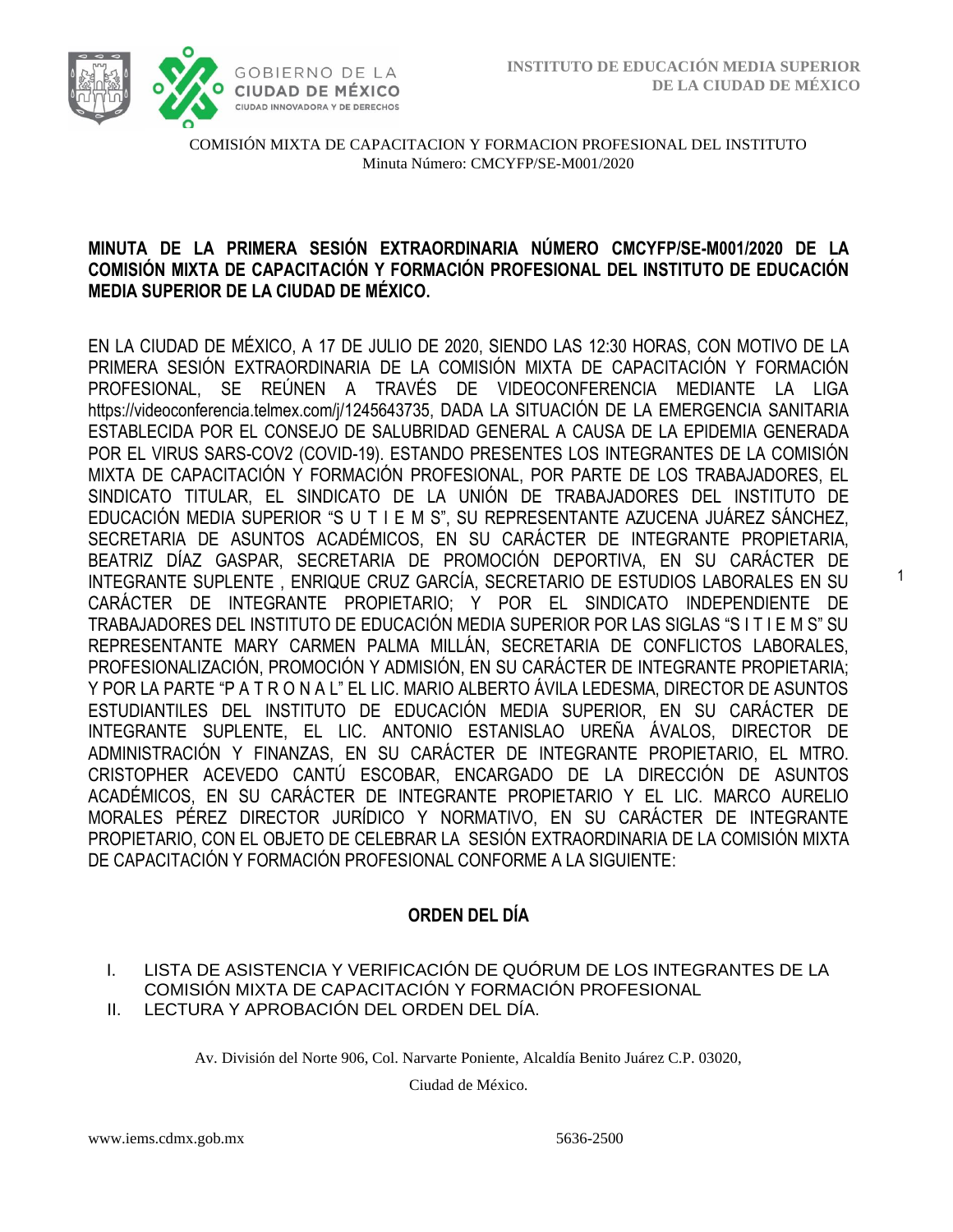

#### III. SE PROPONE FECHA PARA LA CELEBRACIÓN DE LA NOVENA SESIÓN ORDINARIA DE LA COMISIÓN MIXTA DE CAPACITACIÓN Y FORMACIÓN.

# **M I N U T A**

**PRIMERO. -** DE ACUERDO CON LA LISTA DE ASISTENCIA DE LOS INTEGRANTES DE LA COMISIÓN, EXISTE QUÓRUM LEGAL VÁLIDO PARA LLEVAR A CABO LA PRIMERA SESIÓN EXTRAORDINARIA DE LA COMISIÓN MIXTA DE CAPACITACIÓN Y FORMACIÓN PROFESIONAL.

**SEGUNDO. -** PREVIA LECTURA SE APRUEBA EL ORDEN DEL DÍA PROPUESTO POR LOS INTEGRANTES.

**TERCERO. -** LOS INTEGRANTES DE LA COMISIÓN MIXTA DE ADMISIÓN Y PROMOCIÓN APRUEBAN EN TODAS Y CADA UNA DE SUS PARTES LA CONVOCATORIA CON-002-CMCYFP-2020 PARA TODOS LOS EFECTOS ADMINISTRATIVOS CORRESPONDIENTES.

**CUARTO**. - SE ACUERDA FECHA PARA LA CELEBRACIÓN DE LA NOVENA SESIÓN ORDINARIA DE LA COMISIÓN MIXTA DE CAPACITACIÓN Y FORMACIÓN PROFESIONAL EL **19 DE AGOSTO DE 2020, A LAS 11:00 HRS**. SE ENVIARÁ MEDIANTE CORREO ELECTRÓNICO LA LIGA DE LA VIDEOCONFERENCIA A LOS INTEGRANTES, PREVIO A LA SESIÓN RESPECTIVA

**QUINTO**. – LOS ACUERDOS TOMADOS EN LA PRESENTE SESIÓN, SON VÁLIDOS Y SURTIRÁN SUS EFECTOS LEGALES Y JURÍDICOS EN TÉRMINOS DE LO DISPUESTO POR EL ARTÍCULO TERCERO. PÁRRAFO SÉPTIMO Y OCTAVO DEL "ACUERDO POR EL QUE SE AUTORIZA EL USO DE MEDIOS REMOTOS TECNOLÓGICOS DE COMUNICACIÓN COMO MEDIOS OFICIALES PARA CONTINUAR CON LAS SESIONES DE LOS ÓRGANOS COLEGIADOS EN LA DEPENDENCIA, ÓRGANOS DESCONCENTRADOS, ENTIDADES DE LA ADMINISTRACIÓN PÚBLICA Y ALCALDÍAS DE LA CIUDAD DE MÉXICO, CON MOTIVO DE LA EMERGENCIA SANITARIA POR CAUSAS DE FUERZA MAYOR DEL CONSEJO DE SALUD DE MÉXICO", PUBLICADO EN LA GACETA OFICIAL DE LA CIUDAD DE MÉXICO EL 06 DE ABRIL DE 2020.

Av. División del Norte 906, Col. Narvarte Poniente, Alcaldía Benito Juárez C.P. 03020,

Ciudad de México.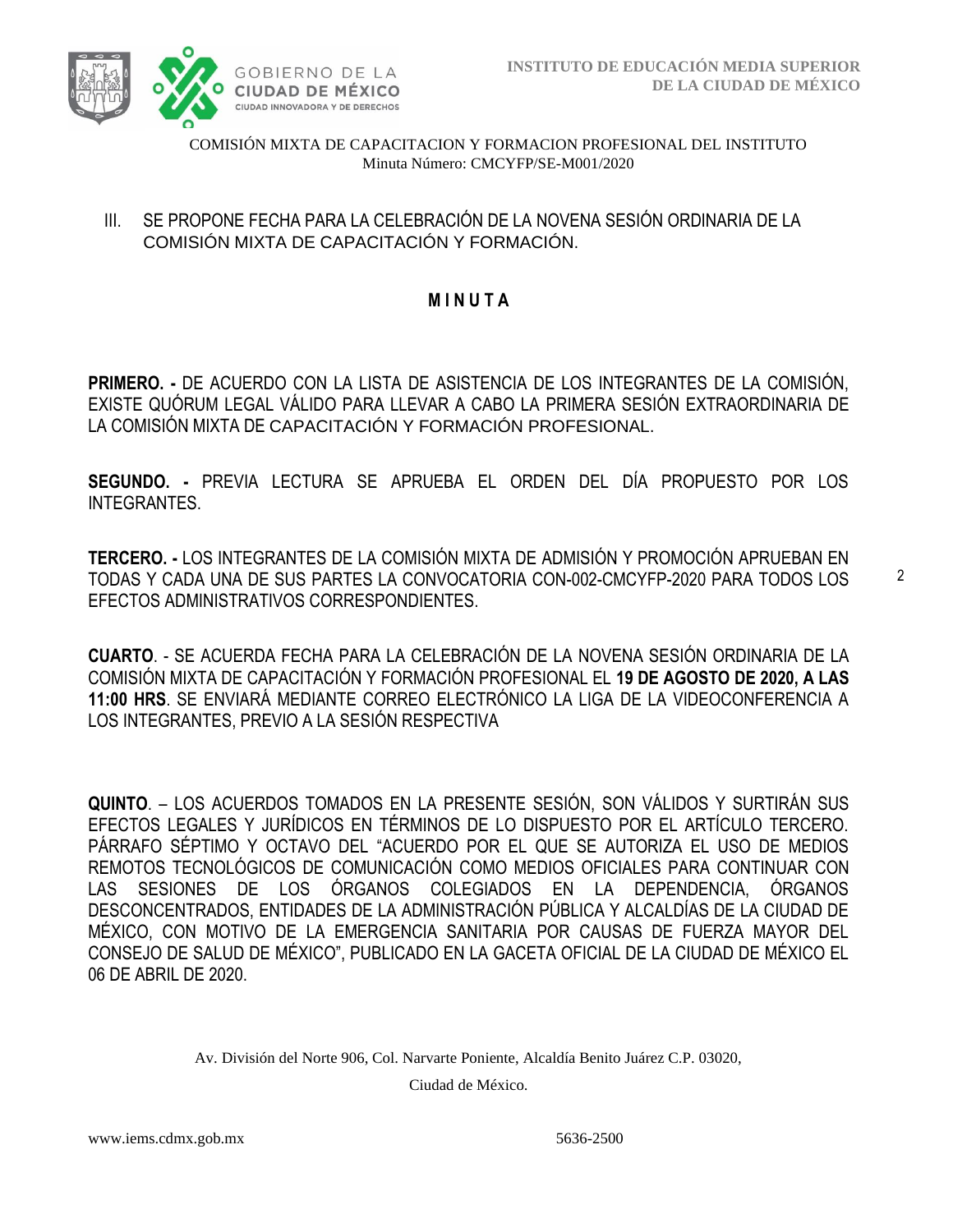

**SEXTO. -** AGOTADOS EN SU TOTALIDAD LOS ASUNTOS DEL ORDEN DEL DÍA, LOS INTEGRANTES DE LA COMISIÓN EXPRESARON SU CONSENTIMIENTO SIN MEDIAR ALGÚN VICIO DE LA VOLUNTAD, RESPECTO DE LA MINUTA EMITIDA. LA QUE SURTIRÁ EFECTOS LEGALES A PARTIR DE SU PUBLICACIÓN EN LA PÁGINA OFICIAL DEL INSTITUTO DE CONFORMIDAD CON EL NUMERAL QUINTO DE LA PRESENTÉ MINUTA, Y LAS FIRMAS AUTÓGRAFAS DE LOS QUE EN EL INTERVINIERON SE ASENTARAN UNA VEZ TERMINADA LA EMERGENCIA.

**ESTE DOCUMENTO SE FIRMA SIENDO LAS 14:00 HORAS DEL 17 DE JULIO DE 2020--------------------------- ----------------------------------------------------------------------------------------------------------------------------------------------------**

> Av. División del Norte 906, Col. Narvarte Poniente, Alcaldía Benito Juárez C.P. 03020, Ciudad de México.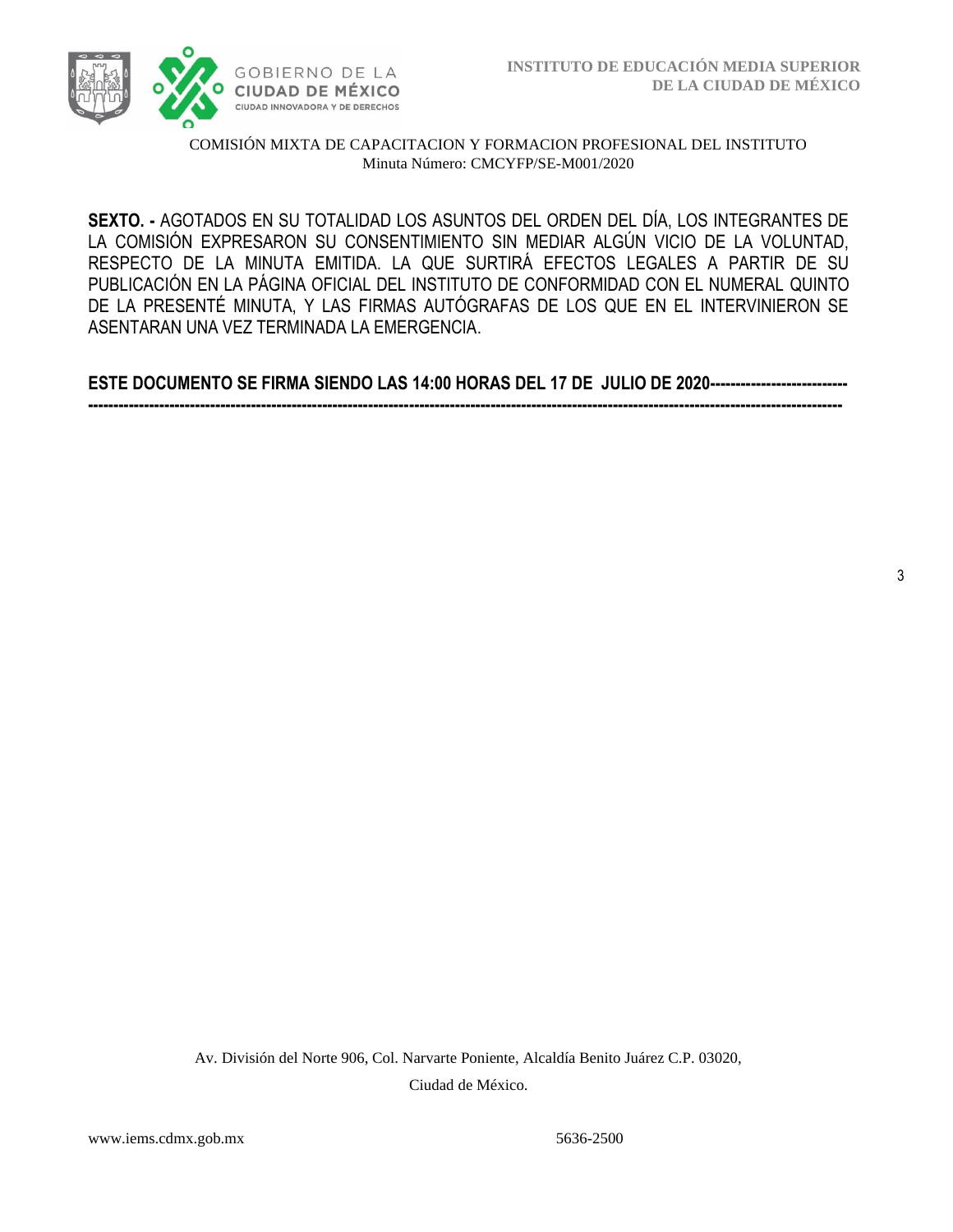

**FIRMAN LAS PARTES**

# **POR PARTE DE LOS TRABAJADORES DEL IEMS**

**AZUCENA JUÁREZ SÁNCHEZ**

**MARY CARMEN PALMA MILLÁN**

INTEGRANTE PROPIETARIA DE ASUNTOS ACADÉMICOS DEL SINDICATO DE LA UNIÓN DE TRABAJADORES DEL INSTITUTO DE EDUCACIÓN MEDIA SUPERIOR (SUTIEMS)

INTEGRANTE PROPIETARIA SECRETARIA DE CONFLICTOS LABORALES, PROFESIONALIZACIÓN, PROMOCIÓN Y ADMISIÓN DEL SINDICATO INDEPENDIENTE DE TRABAJADORES DEL INSTITUTO DE EDUCACIÓN MEDIA SUPERIOR (SITIEMS)

4

# **BEATRIZ DÍAZ GASPAR ENRIQUE CRUZ GARCÍA**

INTEGRANTE SUPLENTE SECRETARIA DE PROMOCION DEPORTIVA DEL SINDICATO DE LA UNIÓN DE TRABAJADORES DEL INSTITUTO DE EDUCACIÓN MEDIA SUPERIOR (SUTIEMS)

INTEGRANTE PROPIETARIO SECRETARIO DE ESTUDIOS LABORALES DEL SINDICATO DE LA UNIÓN DE TRABAJADORES DEL INSTITUTO DE EDUCACIÓN MEDIA SUPERIOR (SUTIEMS)

Av. División del Norte 906, Col. Narvarte Poniente, Alcaldía Benito Juárez C.P. 03020,

Ciudad de México.